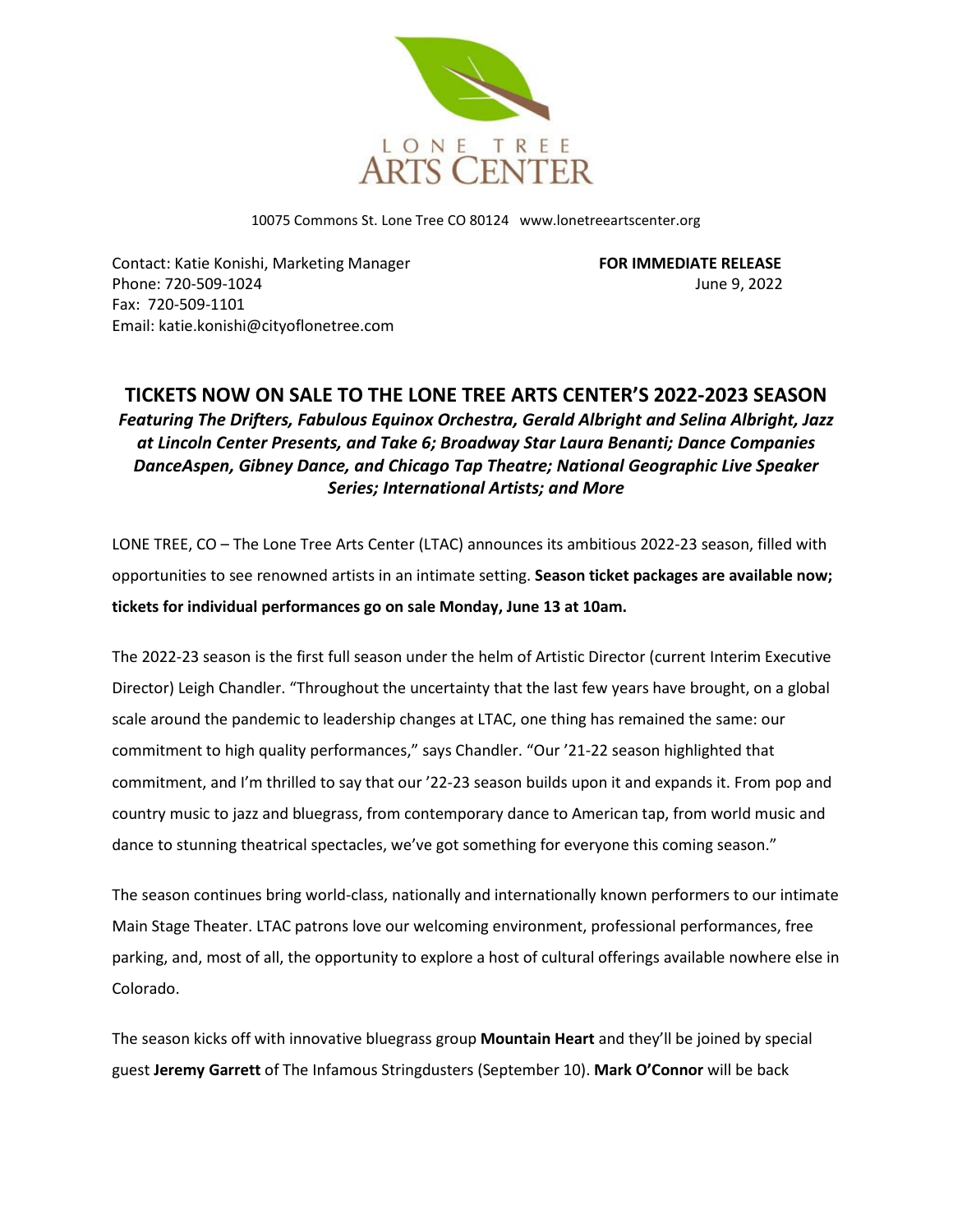towards the end of the season, along with his wife Maggie and the Vega String Quartet for an evening of Beethoven and Bluegrass, woven together for a night of incredible music (April 28).

Our Popular Music offerings abound in the 2022-23 season! We're thrilled to welcome the iconic group **The Drifters** to our stage for a night filled with songs you know and love, like "Up on the Roof," "Under the Boardwalk," "This Magic Moment," "There Goes My Baby," "Dance with Me," "Spanish Harlem," "Stand by Me," and so many more (November 5). In October, the heartwarming theatrical production *Forever Young,* follows a group of friends as they reminisce about their lives, rediscovering all of their favorite tunes from their youth (October 14-15). The show features songs from Billy Joel, The Beatles, The Rolling Stones, Huey Lewis & The News, and more. **Classic Albums Live** returns after a two-year hiatus with the talented musicians taking on The Beatles' 12<sup>th</sup> and final album, Let It Be (January 19). Also in January, we welcome back the **Hot Club of Cowtown** and **Tyler Hilton** to celebrate the songs that Elvis Presley recorded at the famous Sun Studios (January 21). Our very own **Mary Louise Lee** is back in April, along with her orchestra to pay tribute to the songs of Natalie Cole (April 21).

Country fans will delight in this season at LTAC. **Katie Deal** is bringing her show *Wildflowers: The Women of Country Music* to the LTAC stage, celebrating the women who blazed trails in country music like Loretta Lynn, Patsy Cline, Dolly Parton, and many more (October 1). We're also excited to have **Music City Hit-Makers: Their Songs. Their Stories. A Symphony** in April (April 13). Music City Hit-Makers will showcase 'the most famous people you've never heard of,' the people who have written some of the most iconic recent country hits for stars like Carrie Underwood, Rascal Flatts, Miley Cyrus, and Chris Stapleton. We're also welcoming back the **Sons of the Pioneers** for a Christmas performance in December (December 1). The Sons of the Pioneers are currently celebrating 85 years of popularity and continuous existence, and their songs are interwoven with the very fabric of the American West.

The 2022-2023 season continues LTAC's tradition of bringing in talented guitarists that are not to be missed. **California Guitar Trio**, featuring Paul Richards, Bert Lams, and Tom Griesgraber, will dazzle you with arrangements of songs you know and love with technical skills that will leave you in awe (October 22). And it wouldn't be a season at LTAC without the return of **International Guitar Night** (February 11). This year's tour will include Canadian jazz guitarist and vocalist, and recipient of the 2021 Juno (Canadian Grammy) for Jazz Album of The Year Jocelyn Gould; Flamenco master Jesus Guerrero from Spain; contemporary classical guitarist Stephanie Jones; and jazz guitarist Olli Soikelli from Finland.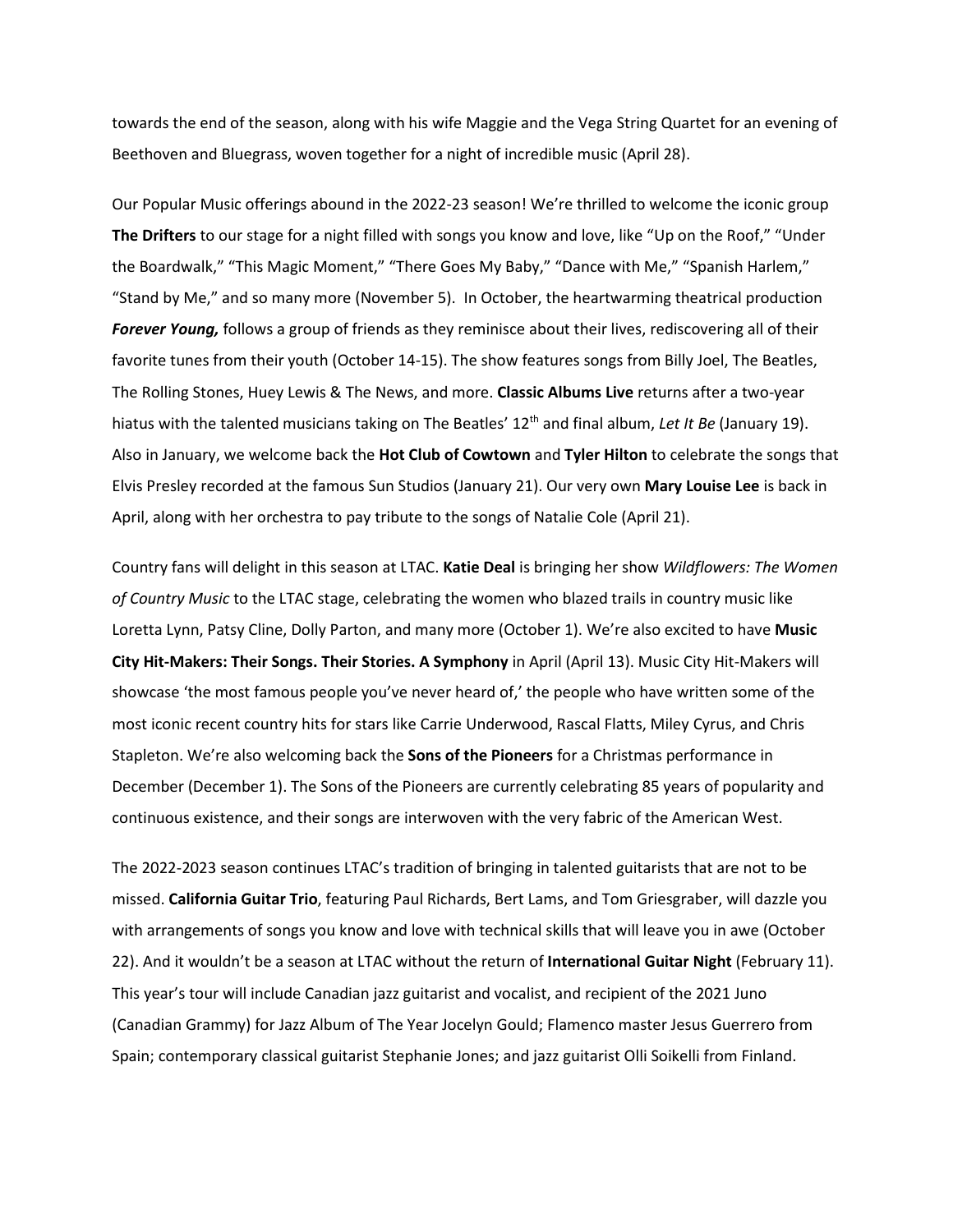This season, LTAC is expanding our dance offerings. From contemporary to tap, there is an exciting lineup of innovative and entertaining dance companies. **DanceAspen**, is a new company comprising professional dancers from the acclaimed internationally-touring Aspen Santa Fe Ballet, which dissolved during the pandemic after 25 years (September 17). An incredible story of perseverance and passion, DanceAspen has quickly been established as a fresh voice and champion for new choreography in the dance world. Contemporary dance company **Gibney Dance** brings their modern choreography and explorations of societal topics to LTAC in January (January 27). **Chicago Tap Theatre** is keeping the art of tap alive, bridging the gap between tap and other forms of dance, such as jazz, ballet, and modern, set to live music (February 4).

The Lone Tree Arts Center has developed a reputation for bringing renowned Broadway vocalists to our intimate theater, and the 2022-2023 season is no different. Third time is the charm for **The Jerry Herman: The Broadway Legacy Concert** (October 23), which had been delayed in previous seasons due to COVID-19. From *Hello Dolly!* and *Mame* to *La Cage aux Folles*, songsmith Herman has lit up Broadway with toe-tapping, soul-stirring musical moments. Starring a cast of New York's top Broadway vocalists (including LTAC favorite Scott Coulter), this concert celebrates the songs and stories of one of the giants of musical theater. Stage and screen favorite **Laura Benanti** will spend an evening at LTAC to kick off 2023 (January 13). Benanti is a Tony Award-winner and a five-time Tony Award nominee. She can most recently be seen on screen in Amy Schumer's *Life & Beth* and is set for a recurring role in HBO's *The Gilded Age*. Benanti earned the 2008 Tony® Award for Outstanding Featured Actress in a Musical, a Drama Desk Award, and an Outer Critics Circle Award for her revelatory portrayal of Louise in *Gypsy* opposite Patti LuPone. LTAC favorites **The Doo Wop Project** are returning in February for a Doo-Wopified Valentine's Day celebration (February 17). Lastly, **The Hammersteins: A Musical Family** featuring Oscar Andy Hammerstein III and Broadway stars Ali Ewoldt, Teri Hansen, Nicholas Rodriguez, Robert Sims, and pianist Cathy Venable, will be an evening filled with the music and stories of the legendary Hammerstein family (February 24). Don't miss beloved songs from *Showboat*, *Oklahoma!*, *The King and I*, *The Sound of Music*, and more.

Our 2022-23 season showcases artists from around the world, in a multitude of disciplines. **Masters of Hawaiian Music features George Kahumoku Jr., Daniel Ho, and Tia Carrere** for an evening of songs, stories, and Hawaiian aloha (October 2). Masters of Hawaiian Music is generously sponsored by Joel and Janet Kaufman. **Dreamers with Brooklyn Rider and Magos Herrera** will be an evening of beautiful music set to texts from literary giants like Octavio Pav, Federico García Lorca, and others, celebrating the art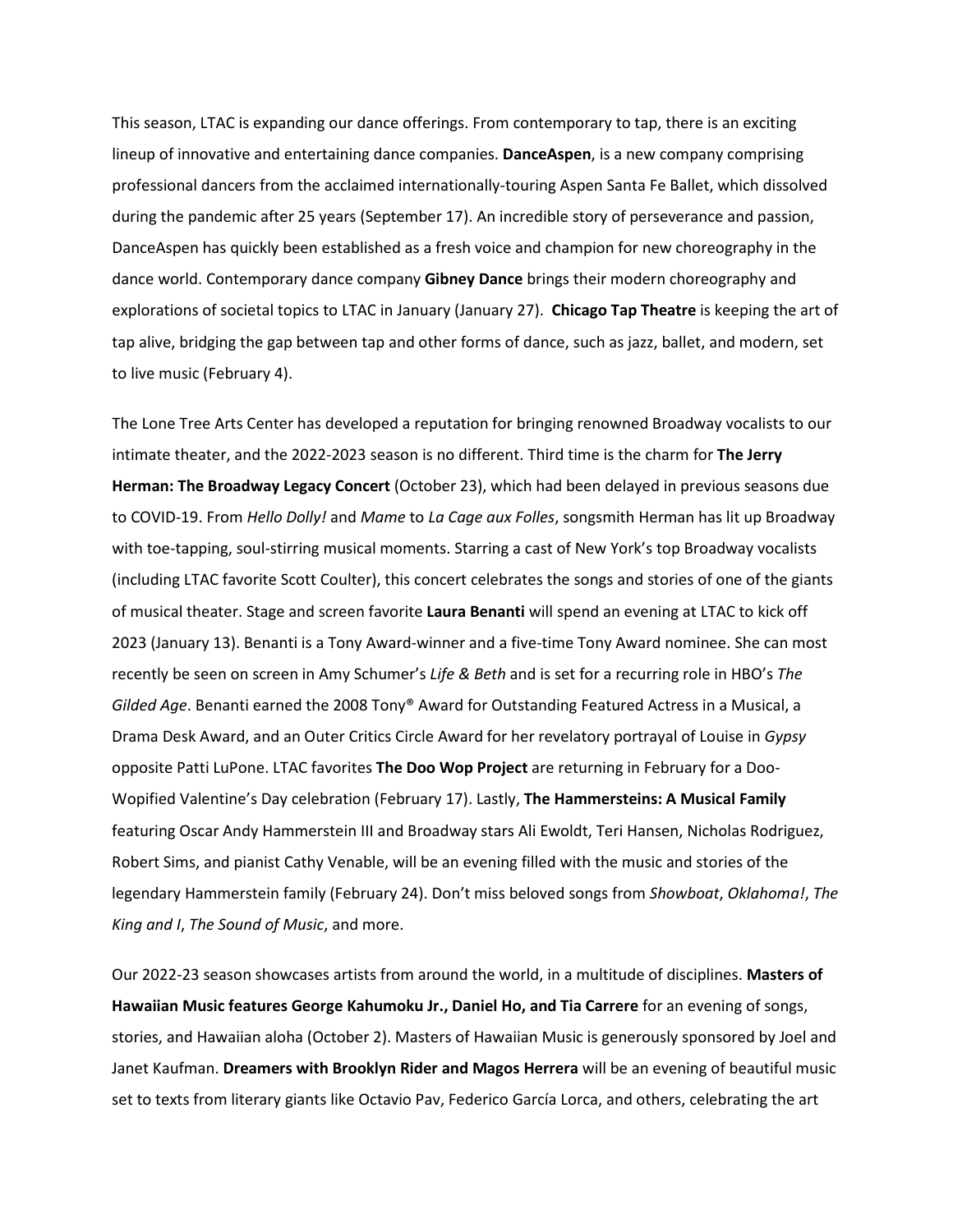that is born from difficult times (January 28). **Naghash Ensemble** combines the earthy spirituality of Armenian folk song, new classical music, and contemporary post-minimalism with the energy of rock and jazz. Three brilliant female vocalists and some of Armenia's finest instrumentalists play captivating new music based on sacred texts by the medieval Armenian mystic poet and priest, Mkrtich Naghash (March 4). Celebrate St. Patrick's Day with a high-energy tour of Ireland with **Danú** and their mix of ancient Irish music and new repertoire, performed by their acclaimed instrumentalists and vocalists (March 18). **San Jose Taiko** will bring their powerful and innovative taiko compositions to the Main Stage, bringing new dimensions in Asian American movement and music (March 24). Finally, we're ending the 22-23 season with the irresistible sounds of **Tiempo Libre** (May 6). As teens in Cuba, the members of the group attended the prestigious La ENA and now share the Cuban style of music called the timba with audiences – it's a mix of Latin jazz and traditional Cuban son that makes it impossible not to dance!

It's always a joy to have a big band in our intimate Main Stage theater and this season there are two exciting opportunities. First is the **Fabulous Equinox Orchestra** (November 12). Inspired by the style and swagger of legendary entertainers like Frank and Dean and Sammy, the Fabulous Equinox Orchestra are making their own revisions to the Great American songbook. They're a dash of Motown, a shot of country, some folk and rock sprinkled on top, and a guaranteed recipe for fun. In February, **Jazz at Lincoln Center Presents: Songs We Love** will bring together three guest vocalists and an all-star band made up of New York's rising jazz stars (February 8). Combining their distinct talents, the group will sing their way through four decades of music, beginning with the early blues and jazz of the 1920s and ending in the early 1950s.

There's never a dull moment on the LTAC stage, and that's especially true of some of the high-energy fun that we have coming in the 22-23 season. First is **Cirque Mechanics: Zephyr**, a theatrical circus show born out of Cirque du Soleil that harnesses human power to generate an energetic acrobatic experience (October 29). **Peking Acrobats** defy gravity with amazing displays of contortion, flexibility, and control (February 10). For over 30 years, they have redefined audience perceptions of Chinese acrobatics. And finally, the Reduced Shakespeare Company will have you laughing in the aisles with **The Complete History of Comedy (Abridged)** (April 22).

As always, LTAC has a fantastic holiday season lined up. In addition to **Sons of the Pioneers**, we start the season off right with **Cherish The Ladies: A Celtic Christmas** (November 27). Led by the charismatic and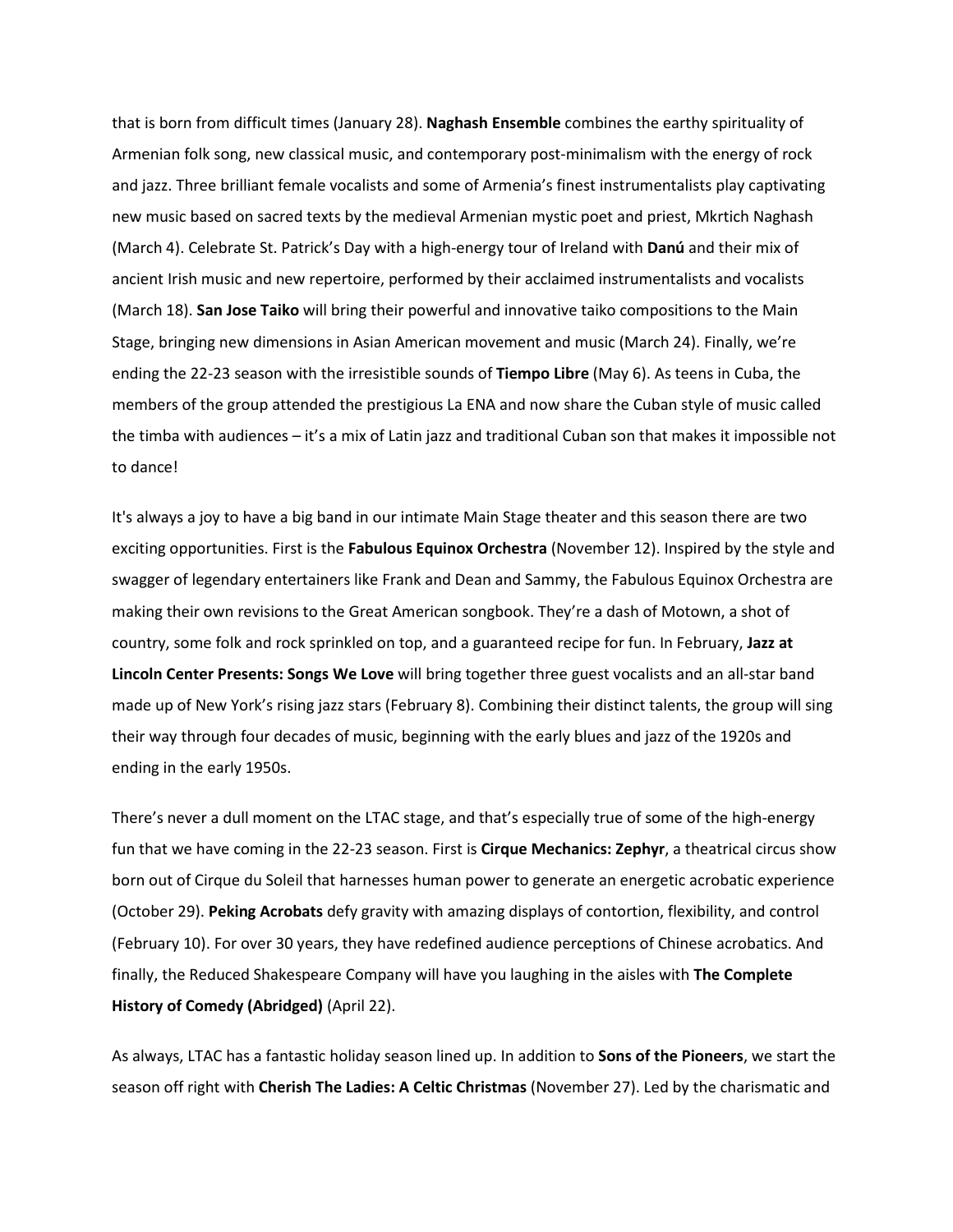talented Joanie Madden, Cherish The Ladies put their signature mark on classic carols in arrangements that highlight the group's unique Celtic instrumentation, beautiful harmonies, and spectacular step dancing. In what has become an Arts Center tradition, Denver choir **Kantorei** (December 8) returns for the sixth year with their holiday concert. Under the direction of Artistic Director Joel M. Rinsema, Kantorei celebrates the season with a special performance of holiday favorites. Everyone's favorite family-friendly theatrical, **Home for the Holidays**, is back again for 2022 (December 15-23)! *Home for the Holidays* will have a completely new storyline for 2022, but still features dancers, singers, drummers, holiday songs, and of course, a celebrity appearance by you-know-who!

Last season, we embarked on a collaboration with Grammy-nominated and international saxophone superstar (and Colorado resident!) **Gerald Albright**, to launch **Gerald Albright's Lone Tree Sessions**. We're happy to continue that series this year, generously sponsored by Andrews Winslow Foundation and Ada Anderson. Albright himself kicks off the series, along with his daughter, vocalist **Selina Albright** (September 23). The series continues in April with quintessential a capella group, **Take 6** (April 1). Take 6 is known for their innovative arrangements and their funky grooves that bubble into an intoxicating brew of gospel, jazz, R&B, and pop. Stay tuned for an announcement of a third artist in the series.

The 2022-2023 season sees the continuation of the popular **National Geographic Live** series. Sponsored by Thrive Home Builders, the series combines breathtaking photography and videography with firstperson accounts of exploration and discovery. Biomedical scientist **Zoltan Takacs** kicks off the series with *Deadliest Lifesavers* (October 8). Takacs collects and researches the deadliest snake, scorpion, and jellyfish venoms for medical innovation – venoms that target vital life functions and thus could be the blueprint of novel medications. Next, photographer and filmmaker (and Colorado resident!) **Keith Ladzinski** harnesses the *Force of Nature* (January 20). Ladzinski is renowned for his ability to get the shot in some of the world's most inaccessible and inhospitable environments. And finally, aerospace engineer **Tracy Drain** will take us on some *Cosmic Adventures* (March 25). Drain works at NASA's Jet Propulsion Laboratory to develop, test, and operate the complex machines that uncover some of the countless mysteries within and beyond our solar system. Her stories will detail the engineering challenges and scientific discoveries from the Kepler mission and its hunt for planets beyond our solar system, stories from the Juno mission to Jupiter, and a peek into the Psyche mission to one of the largest objects in the asteroid belt.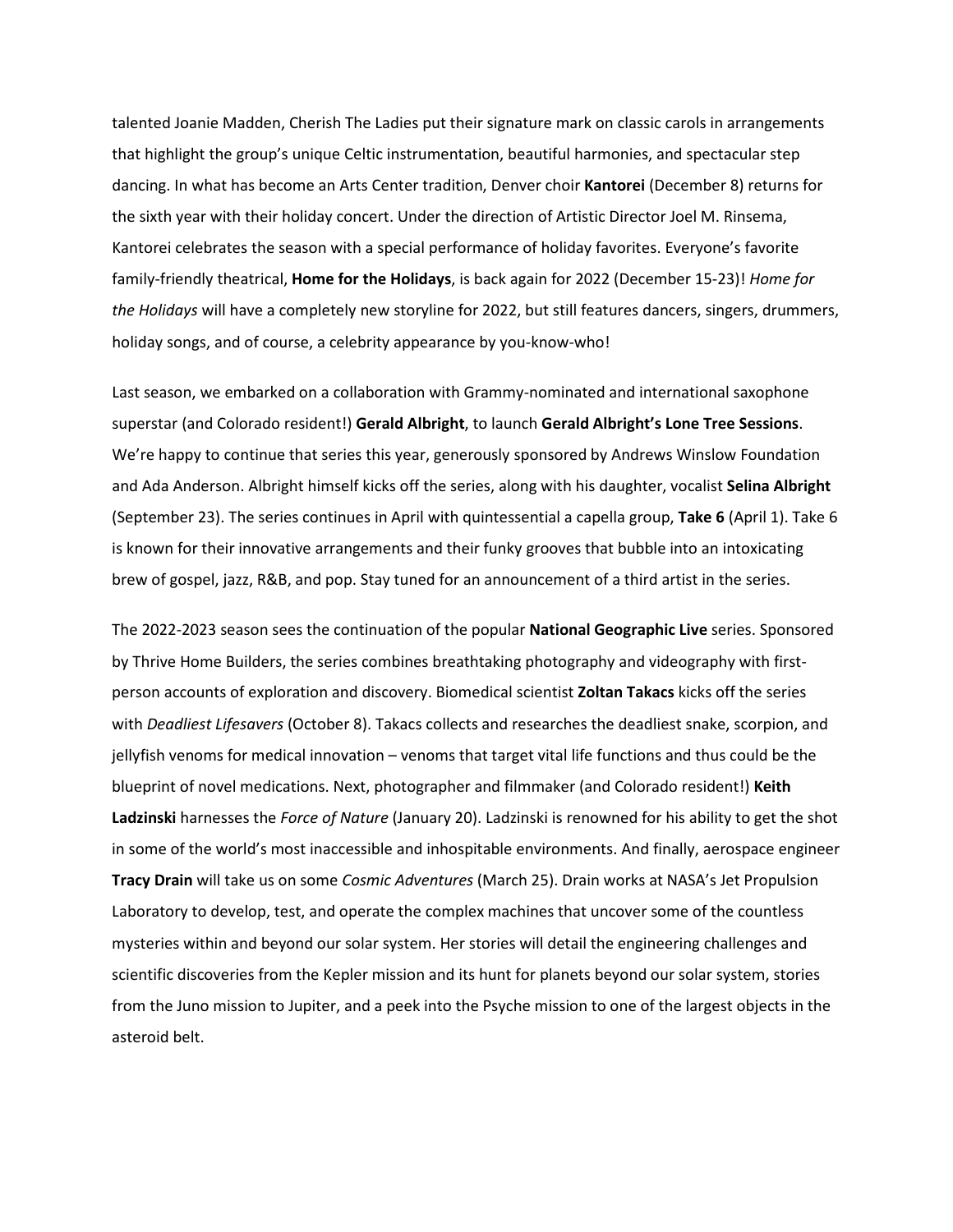LTAC's Arts in the Afternoon programming is also set for the 22-23 season. The innovative Arts in the Afternoon program, featuring monthly professional concerts for seniors, mid-week at 1:30 pm, followed by refreshments, Q&A, and meet and greets with the artists, consistently plays to capacity houses. This series is generously sponsored by MorningStar Senior Living at RidgeGate and Patron Sponsor Linda Bjelland. This season's lineup for Arts in the Afternoon includes **After Midnight** (September 14); **The Flatiron Guitar Trio** (October 12); **Scott Kirby's** lecture-concert on Scott Joplin: American Genius (November 9); a matinee of **Home for the Holidays** (December 21); **Miguel Espinoza's Flamenco Fusion** (January 11); Fantasies and Romances with **Phillip Stevens and Betsy Schwarm** (February 22); Lena, Nina, and Me featuring **Linda Theus-Lee** (March 15); 12 O'Clock Tales with **Kenny Moten** (April 12); Romeo and Juliet with **Opera Colorado** (May 10); and The Music of Nat "King" Cole with **Leonard Barrett Jr.** (June 14).

In addition to the Main Stage season, LTAC will soon performances for children, and programs for those with cognitive, intellectual, or developmental disabilities. LTAC's children's programs include *Passport to Culture*, for children from 4 – 10; *Seedlings,* for children from 1 – 4; and a robust student matinee program also attract sold-out audiences. LTAC's award-winning sensory friendly programs are geared towards individuals on the autism spectrum, with sensory sensitivities, or intellectual or developmental disabilities. *SPARK!* programming, offered in conjunction with the Alzheimer's Association, provides free monthly lively discussions, social engagement, and other hands-on multi-sensory activities using the genres of art, music, and poetry for people experiencing mild memory loss, early-stage Alzheimer's, or a related dementia, and their family, friends, and guests.

Full descriptions of performances in LTAC's 2022-2023 Main Stage season can be found online at www.LoneTreeArtsCenter.org. Performer photos are available by request to [katie.konishi@cityoflonetree.com.](mailto:katie.konishi@cityoflonetree.com) Discounted ticket packages are available to previous and new subscribers. Tickets for individual performances go on sale Monday, June 13 at 10am. 2022-2023 season sponsors include WESTAF and RidgeGate. Presenting sponsors are SCFD, Colorado Creative Industries, and the National Endowment for the Arts. Presenting Partners are Scott Leonhart and Maggie Eichenlaub, Janet and Joel Kaufman, and Betty A. and Don E. Winslow. Student matinee sponsors include Bellco Credit Union, Sky Ridge Medical Center, Rocky Mountain Hospital for Children, Morgridge Family Foundation, U.S. Bank Foundation, Xcel Energy Foundation, and The Tappan Easton Foundation. Passport to Culture and Seedlings are sponsored by Sky Ridge Medical Center, Rocky Mountain Hospital